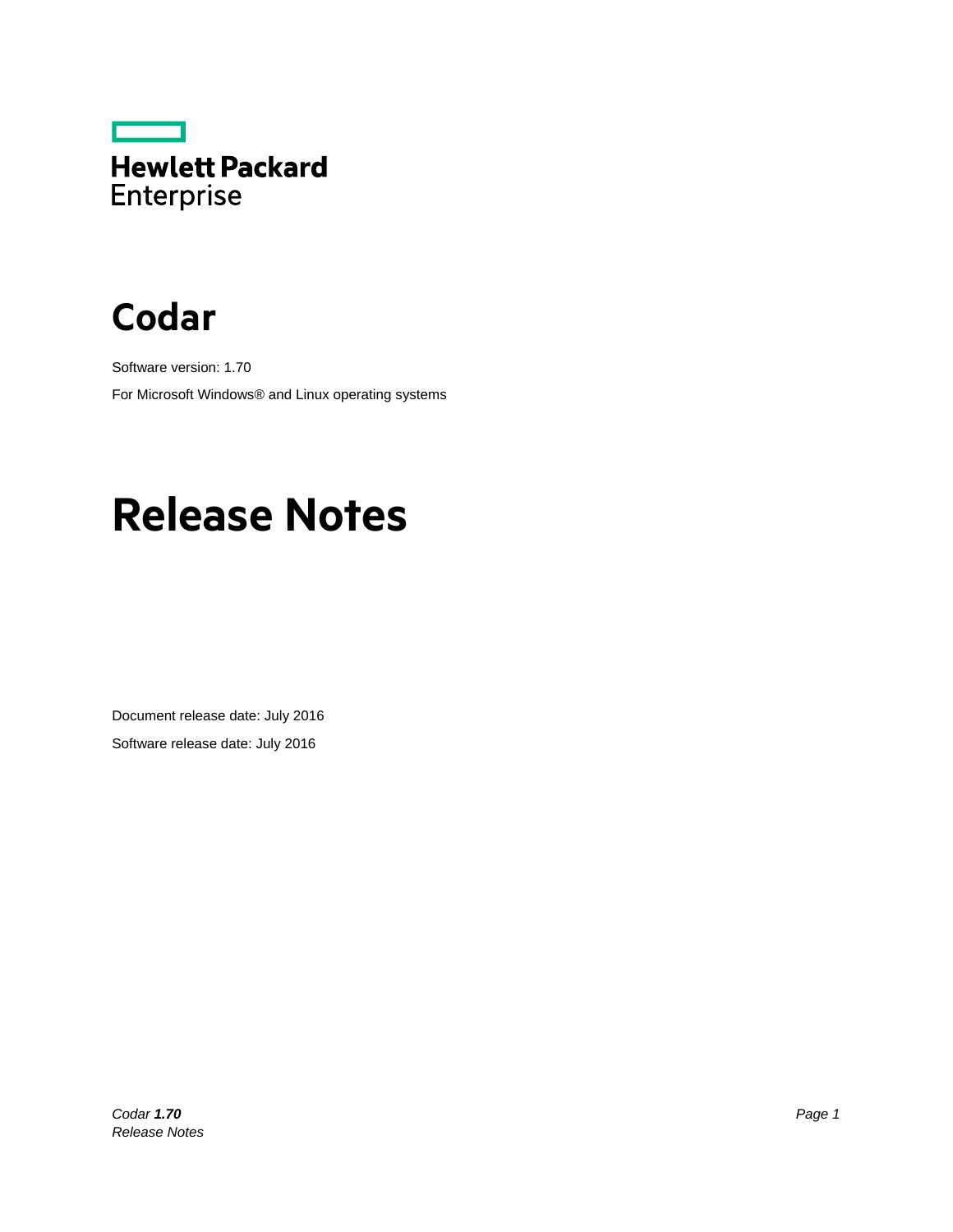# **Contents**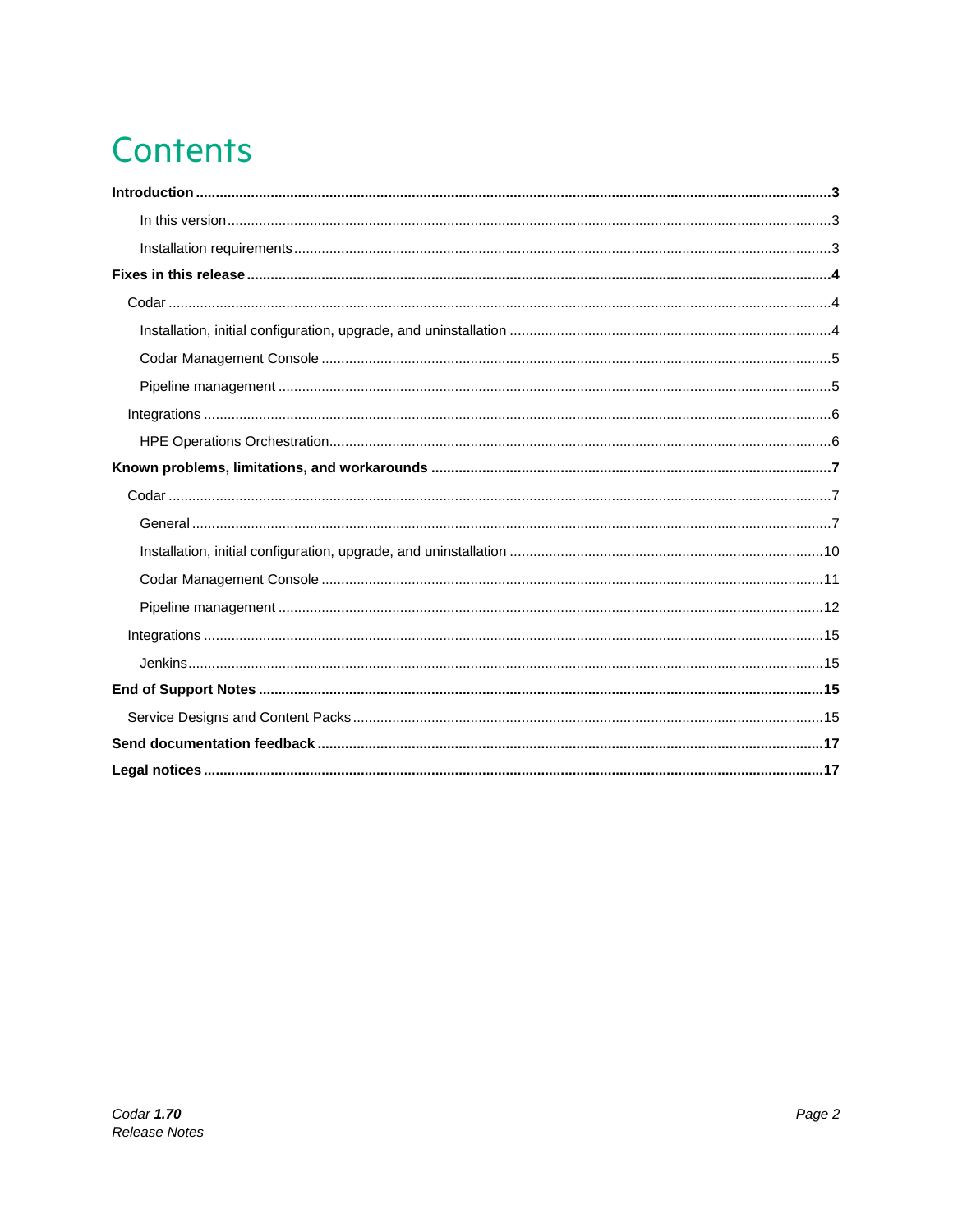# <span id="page-2-0"></span>Introduction

This document provides an overview of the changes made to HPE Codar for this release. It contains important information not included in the manuals or in online help.

### <span id="page-2-1"></span>In this version

Codar is a continuous delivery solution that provides deployment and release management of complex multi-tier applications across the application lifecycle. For more information about integrated products, see the *HPE Codar Solution and Software Support Matrix*.

To ensure the performance and stability of the Codar environment, complete the following tasks before installation begins:

Review supported hardware and software for each component product in order to meet the minimum installation requirements.

Make sure the relevant patches and hot fixes to the patch releases are applied to the component products.

Review the release notes for each component product to be aware of additional changes or restrictions.

### <span id="page-2-2"></span>Installation requirements

Installation requirements are documented in the *HPE Codar Solution and Software Support Matrix*. Instructions for installing Codar are documented in the *HPE Codar Installation Guide*.

### External HPE Operations Orchestration installation

If you choose to install an external OO instance during the Codar installation, ensure the correct version of the csaintegrations content pack is available in OO Central.

#### **For external OO Central versions earlier than 10.60**

Use csa-integrations content pack oo10.50-csa-integrations-cp-4.70.0000.jar

#### **For external OO Central version 10.60**

Use csa-integrations content pack oo10-csa-integrations-cp-4.70.0000.jar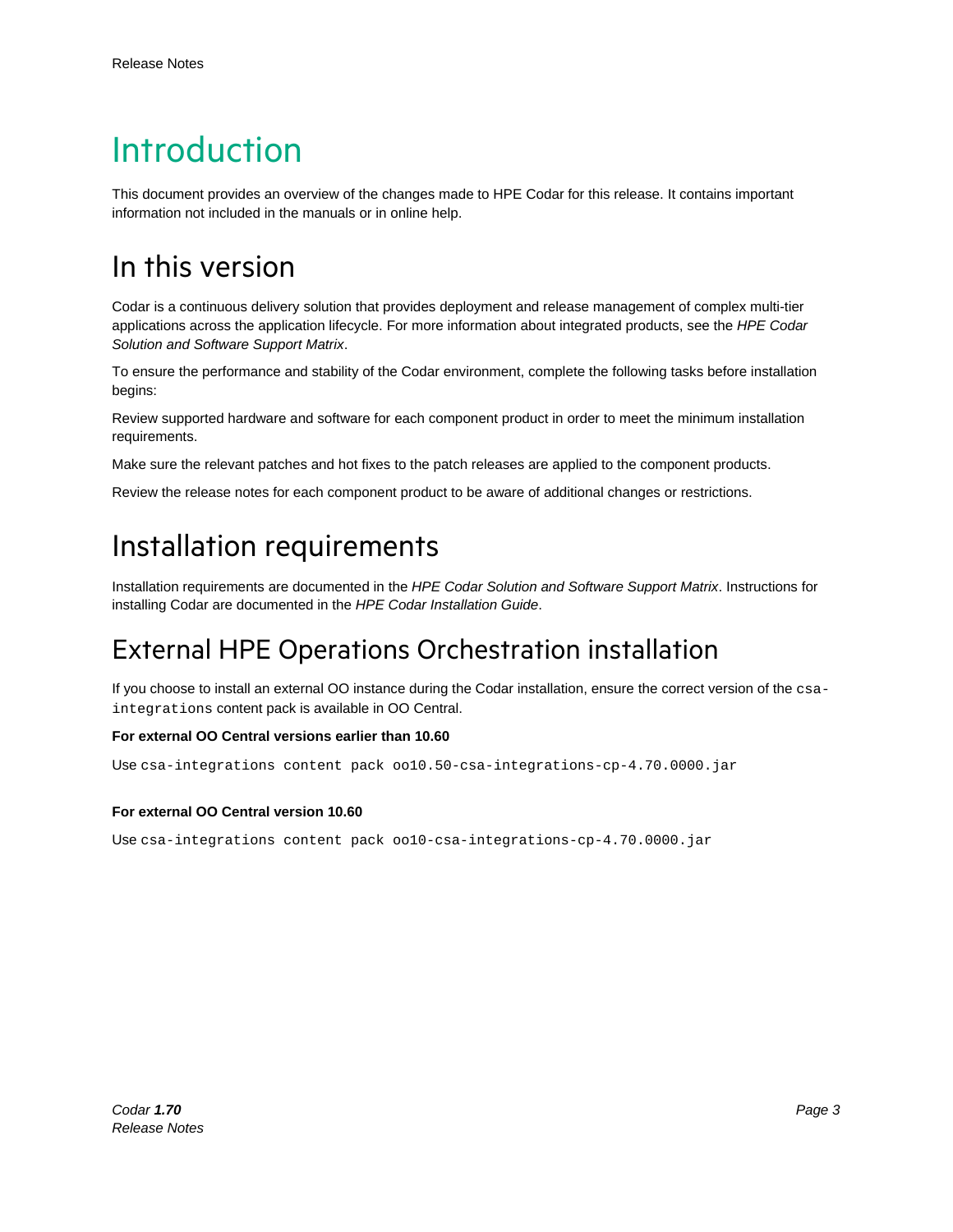# <span id="page-3-0"></span>Fixes in this release

## <span id="page-3-1"></span>Codar

## <span id="page-3-2"></span>Installation, initial configuration, upgrade, and uninstallation

Two attempts are needed to log into the Codar console

| ID             | QCCR1D185405                                                                                                          |
|----------------|-----------------------------------------------------------------------------------------------------------------------|
| <b>Problem</b> | It sometimes takes two attempts to log into the Codar console.                                                        |
| Cause          | Product defect that appears to be related to closing the browser tab rather than logging out of<br>the Codar console. |

The IDM applicationContext.properties file has unused properties defined

| ID             | QCCR1D204074                                                                                                                                        |
|----------------|-----------------------------------------------------------------------------------------------------------------------------------------------------|
| <b>Problem</b> | Within the IDM . war file, the application Context. properties file has the following configuration<br>properties:                                  |
|                | # Database connection settings                                                                                                                      |
|                | idm.persistence.connection.driver.class = org.postgresql.Driver                                                                                     |
|                | # Update this url to have your correct information                                                                                                  |
|                | idm.persistence.connection.url = jdbc:postgresql:// <database host="">:<database<br>port&gt;/<database name=""></database></database<br></database> |
|                | # Database connection user settings                                                                                                                 |
|                | idm.persistence.connection.username = <username></username>                                                                                         |
|                | idm.persistence.connection.password = <password></password>                                                                                         |
|                | # JDBC connection pool (use the built-in)                                                                                                           |
|                | idm.persistence.connection.pool size = 10                                                                                                           |
|                |                                                                                                                                                     |
|                | These properties have no effect on Codar and can be cleared.                                                                                        |

The installer displays the Codar version number as 4.50.0000.1 instead of the current version in the License Agreement screen.

|                | QCCR1D213450                                                                                                                                                     |
|----------------|------------------------------------------------------------------------------------------------------------------------------------------------------------------|
| <b>Problem</b> | During the Codar installation, the installer displays the Codar version number as 4.50.0000.1<br>instead of the current version in the License Agreement screen. |

A security warning is displayed about an OO upgrade when a new embedded OO is installed

|         | QCCR1D218563                                                                                                                                                                                                                                                                                                 |
|---------|--------------------------------------------------------------------------------------------------------------------------------------------------------------------------------------------------------------------------------------------------------------------------------------------------------------|
| Problem | In a Codar Linux installation, if you choose to use an existing OO installation, and then to use embedded<br>OO instead, the following security warning message is displayed:<br>HPE Recommends to upgrade to HPE 00 10.50 to have more secure CSA-00<br>integration.<br>This security warning is redundant. |
|         |                                                                                                                                                                                                                                                                                                              |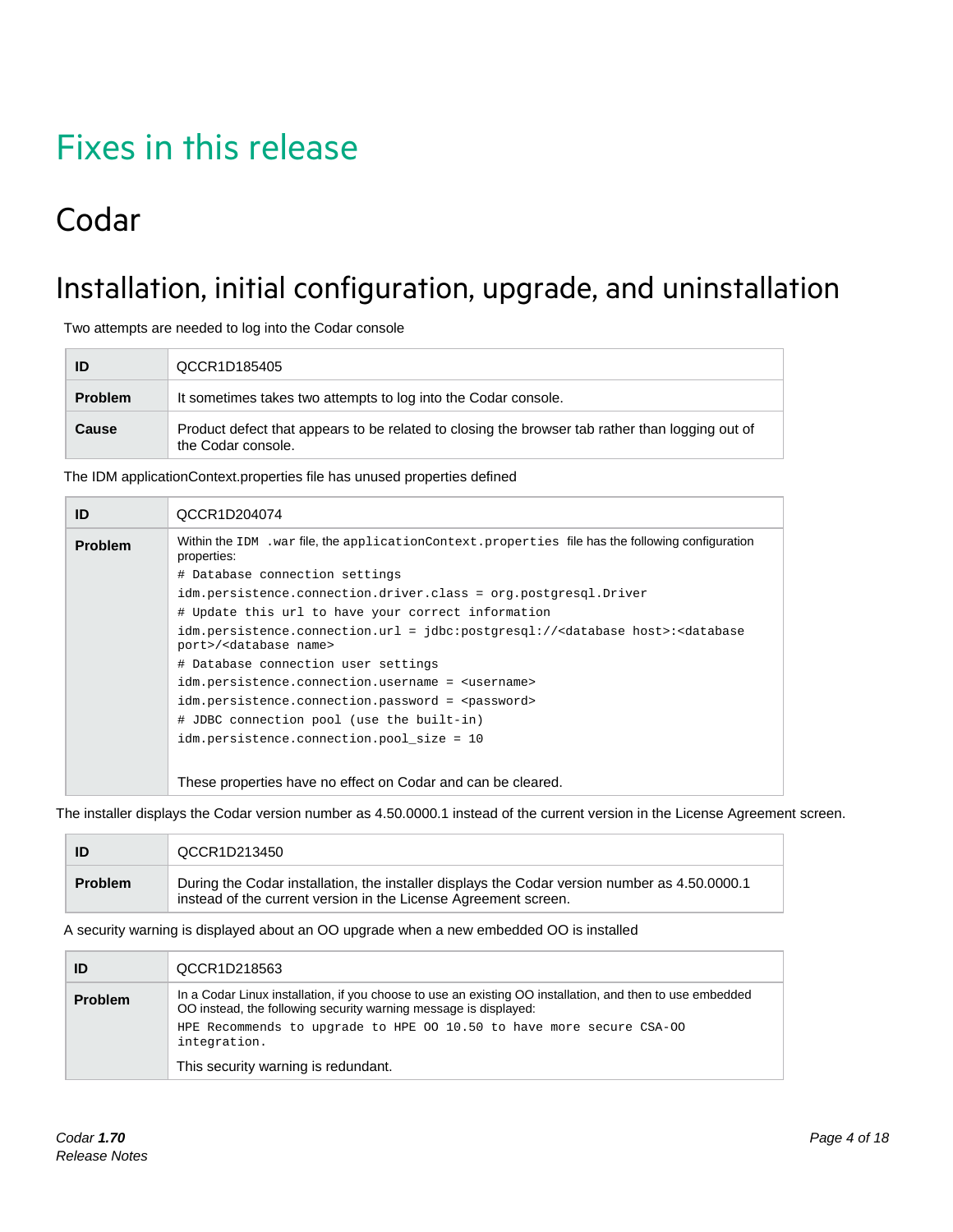## <span id="page-4-0"></span>Codar Management Console

Roster service does not clean up the TOKENSTOREOBJECT database table in the IDM database, resulting in high disk IO on the database server.

| ID             | QCCR1D210583                                                                                                                                                     |
|----------------|------------------------------------------------------------------------------------------------------------------------------------------------------------------|
| <b>Problem</b> | The accumulation of 600k or more rows results in high disk utilization on the IDM database. This<br>can increase the time to authenticate during login to Codar. |

### <span id="page-4-1"></span>Pipeline management

In Sequenced Designs, providers of the type 'List' cause a problem.

| ID             | QCCR1D216689                                                                                                                                  |
|----------------|-----------------------------------------------------------------------------------------------------------------------------------------------|
| <b>Problem</b> | In Sequenced Designs, if a provider has a property of the type 'List', then its values cannot be<br>used as required in a Component Property. |

Users with the Release Manager role are unable to associate the environment in the release pipeline.

| ID             | QCCR1D218851                                                                                                        |
|----------------|---------------------------------------------------------------------------------------------------------------------|
| <b>Problem</b> | Users that belong to the Release Manager role are not able to associate the environment in the<br>release pipeline. |

If a user group is added in the access control of a design, an error message is displayed during package promotion.

| ID             | QCCR1D218855                                                                                                                    |
|----------------|---------------------------------------------------------------------------------------------------------------------------------|
| <b>Problem</b> | If a user group is added in the access control of a design, an error message is displayed during<br>the promotion of a package. |

The deploy action fails for a partial design if shared instances are specified in the microservices infrastructure design.

|                | QCCR1D218857                                                                                                                  |
|----------------|-------------------------------------------------------------------------------------------------------------------------------|
| <b>Problem</b> | The deploy action fails for a partial design if shared instances are specified in the microservices<br>infrastructure design. |

While editing a custom action, if the user chooses a deployment instance which is listed after the custom action, an error message is displayed.

| ID             | QCCR1D218892                                                                                                                                                                                                                                                                                                                                                                                                                                                         |
|----------------|----------------------------------------------------------------------------------------------------------------------------------------------------------------------------------------------------------------------------------------------------------------------------------------------------------------------------------------------------------------------------------------------------------------------------------------------------------------------|
| <b>Problem</b> | In the 'Configure Gate Actions for <lifecycle stage="">' dialog, while editing a custom action, if the<br/>user chooses a deployment instance which is listed after the custom action, an error message is<br/>displayed. For example, if three deploy actions and one custom action are configured in the<br/>order deploy1, deploy2, custom1, deploy3, and the user chooses deploy3, which is listed after<br/>custom1, an error message is displayed.</lifecycle> |

The test run is unresponsive on Chrome browsers.

**ID** QCCR1D218984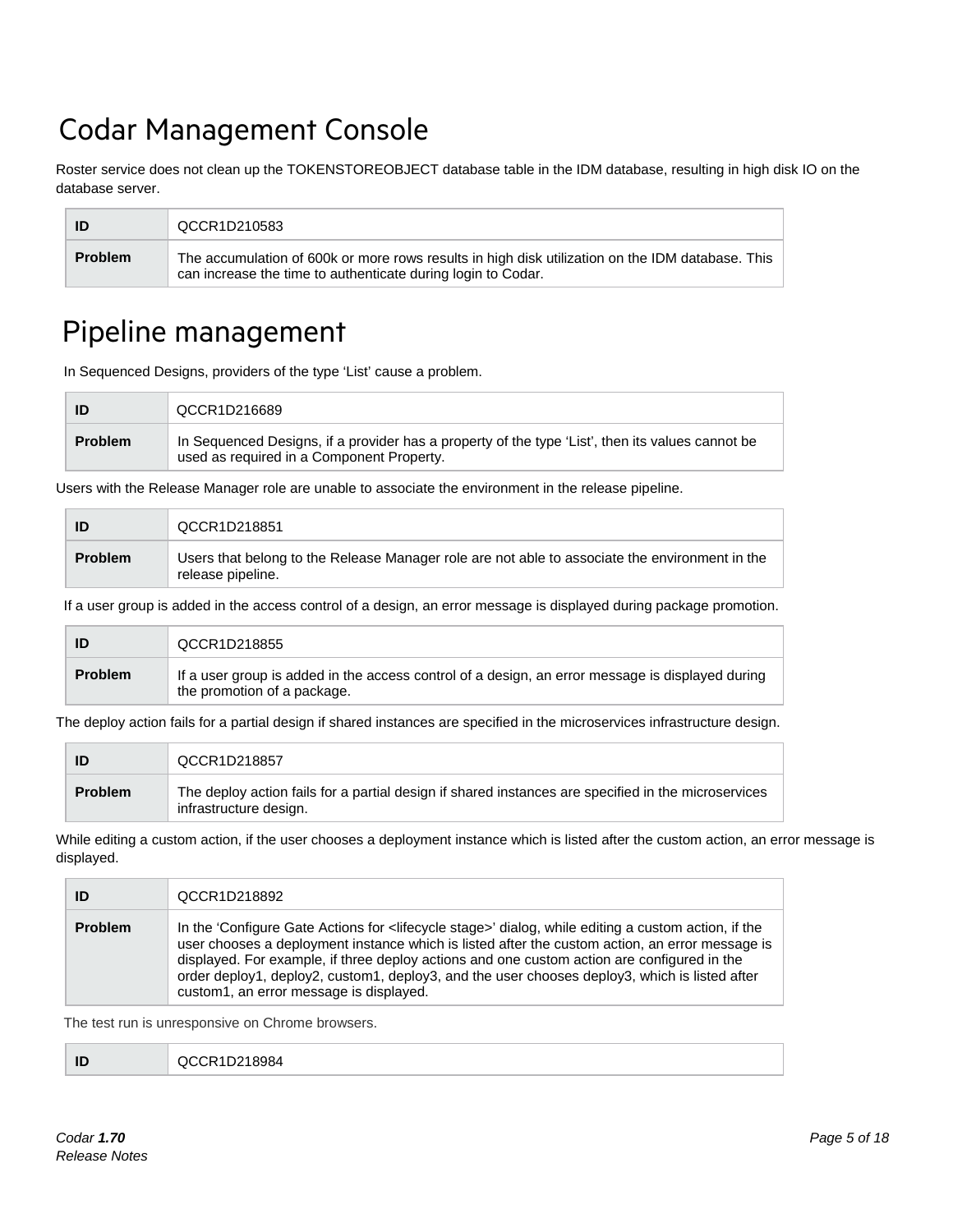#### **Problem** On a Chrome browser, the test run is unresponsive for designs that contain three scaling groups.

The Release gate approval counts under 'Approval' tile are not refreshed until the whole page is refreshed.

|                | QCCR1D219049                                                         |
|----------------|----------------------------------------------------------------------|
| <b>Problem</b> | Approval counts are not refreshed until the whole page is refreshed. |

Deleting a newly added lifecycle stage displays an error message.

| ID             | QCCR1D219054                                                      |
|----------------|-------------------------------------------------------------------|
| <b>Problem</b> | Deleting a newly added lifecycle stage displays an error message. |

A package that has no deployment and is stuck in the transition state cannot be deleted.

|                | QCCR1D219120                                                                             |
|----------------|------------------------------------------------------------------------------------------|
| <b>Problem</b> | A package that has no deployment and is stuck in the transition state cannot be deleted. |
| <b>Cause</b>   | The resource provider has not been set.                                                  |

The "Wait Time for Automatic Rejection (in days)" option in an approval action erroneously displays "days" even though it is calculated in hours.

|                | QCCR1D219140                                                                |
|----------------|-----------------------------------------------------------------------------|
| <b>Problem</b> | The wait time is calculated in hours but in the UI it is displayed in days. |

Administrator is displayed instead of the user name for continuous promote deployment in all the stages.

| ID             | QCCR1D219243                                                                                                |
|----------------|-------------------------------------------------------------------------------------------------------------|
| <b>Problem</b> | Administrator is displayed instead of the user name for continuous promote deployment in all the<br>stages. |
| <b>Cause</b>   | The REST API is not sending the user name to the UI.                                                        |

A package in the transition state goes into the failed state.

| ID             | QCCR1D219248                                                                                                        |
|----------------|---------------------------------------------------------------------------------------------------------------------|
| <b>Problem</b> | A package in the transition state goes into the failed state when a new approver is added to an<br>approval action. |

## <span id="page-5-0"></span>Integrations

### <span id="page-5-1"></span>HPE Operations Orchestration

When you delete a topology design, the associated Operations Orchestration flows are not deleted

**ID** QCCR1D219159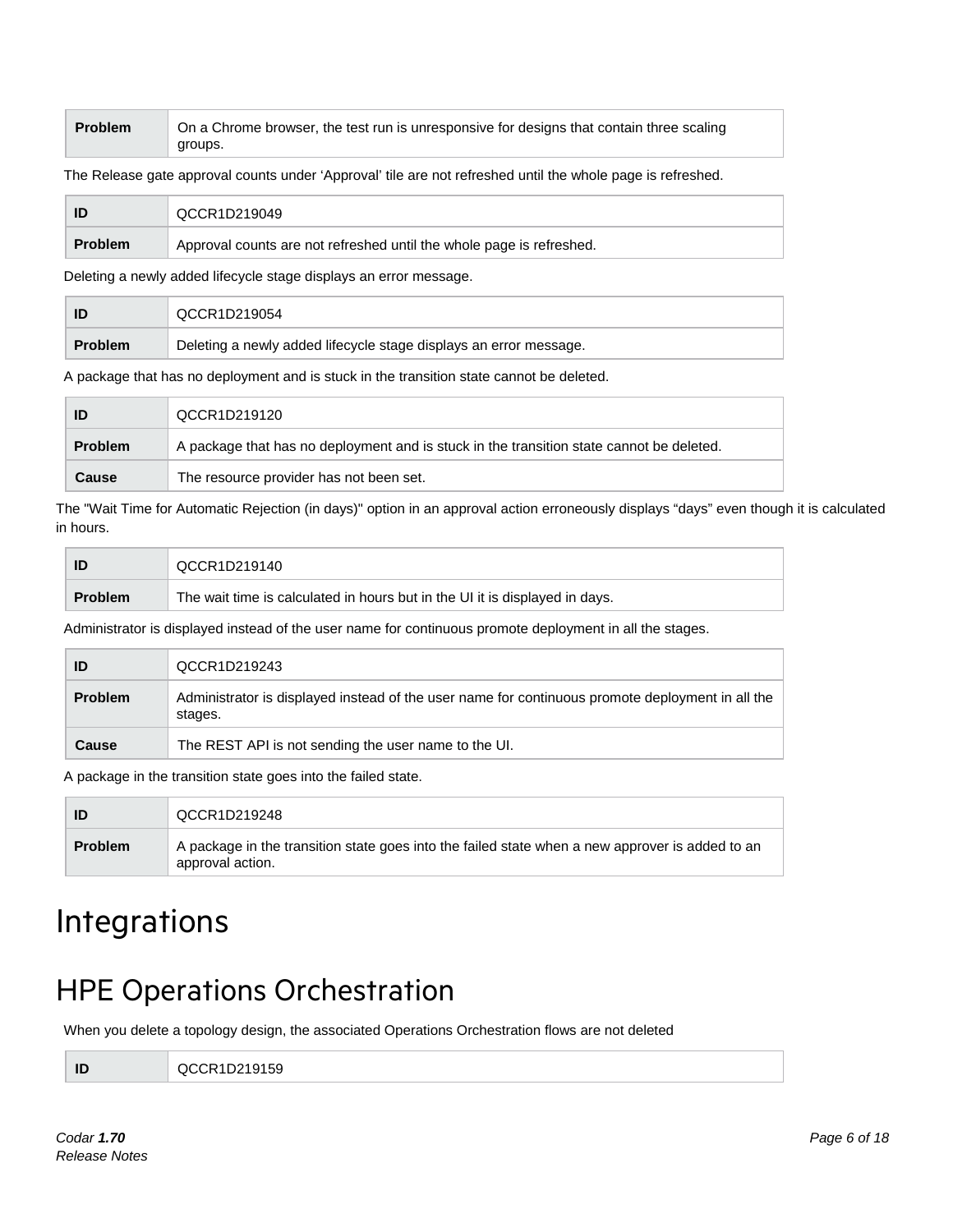**Problem** The CSA Integrations content pack includes a vCenter Sync Resource Capacity 4.5 flow that can be selected as a Resource Synchronization Action on a CSA resource pool. The flow does not succeed unless the Service Access Point includes a valid port.

# <span id="page-6-0"></span>Known problems, limitations, and workarounds

## <span id="page-6-1"></span>Codar

## <span id="page-6-2"></span>General

If you have providers with an environment and not force a build provider list/select provider list in the initialize phase, the environment filtering does not happen.

| ID             | QCCR1D225115                                                                                                                                                                 |
|----------------|------------------------------------------------------------------------------------------------------------------------------------------------------------------------------|
| <b>Problem</b> | Providers not defined in a resource environment are used during provisioning when internal<br>actions for building and selecting from a resource provider list are not used. |
| Cause          | Filtering is not done when internal actions are not used to identify providers that can be used<br>during provisioning. This is a product limitation.                        |
| Workaround     | No workaround available.                                                                                                                                                     |

Health status is not updated for servers deployed on Helion Openstack (HOS) provider.

| ID             | QCCR1D228220                                                                          |
|----------------|---------------------------------------------------------------------------------------|
| <b>Problem</b> | Health status is not updated for servers deployed on Helion Openstack (HOS) provider. |
| Cause          | CSA is unable to retrieve the health status since CO is not supporting HOS 3.0.       |
| Workaround     | It is a product limitation. No workaround available.                                  |

CO Dependency: When the VM is powered OFF, CO is not sending the ideal data points (zero values) to be displayed for Memory & CPU graph in Health tab.

| ID             | QCCR1D225958                                             |
|----------------|----------------------------------------------------------|
| <b>Problem</b> | Missing data points when VM is powered OFF or Suspended. |
| Cause          | Unable to plot the graph for missing data points.        |
| Workaround     | No workaround available.                                 |

Creating an organization with name containing Chinese characters via Artifact REST API fails.

| ID             | QCCR1D228422                                                                                                   |
|----------------|----------------------------------------------------------------------------------------------------------------|
| <b>Problem</b> | REST API fails when creating organization with name containing non-Latin characters (For<br>example: Chinese). |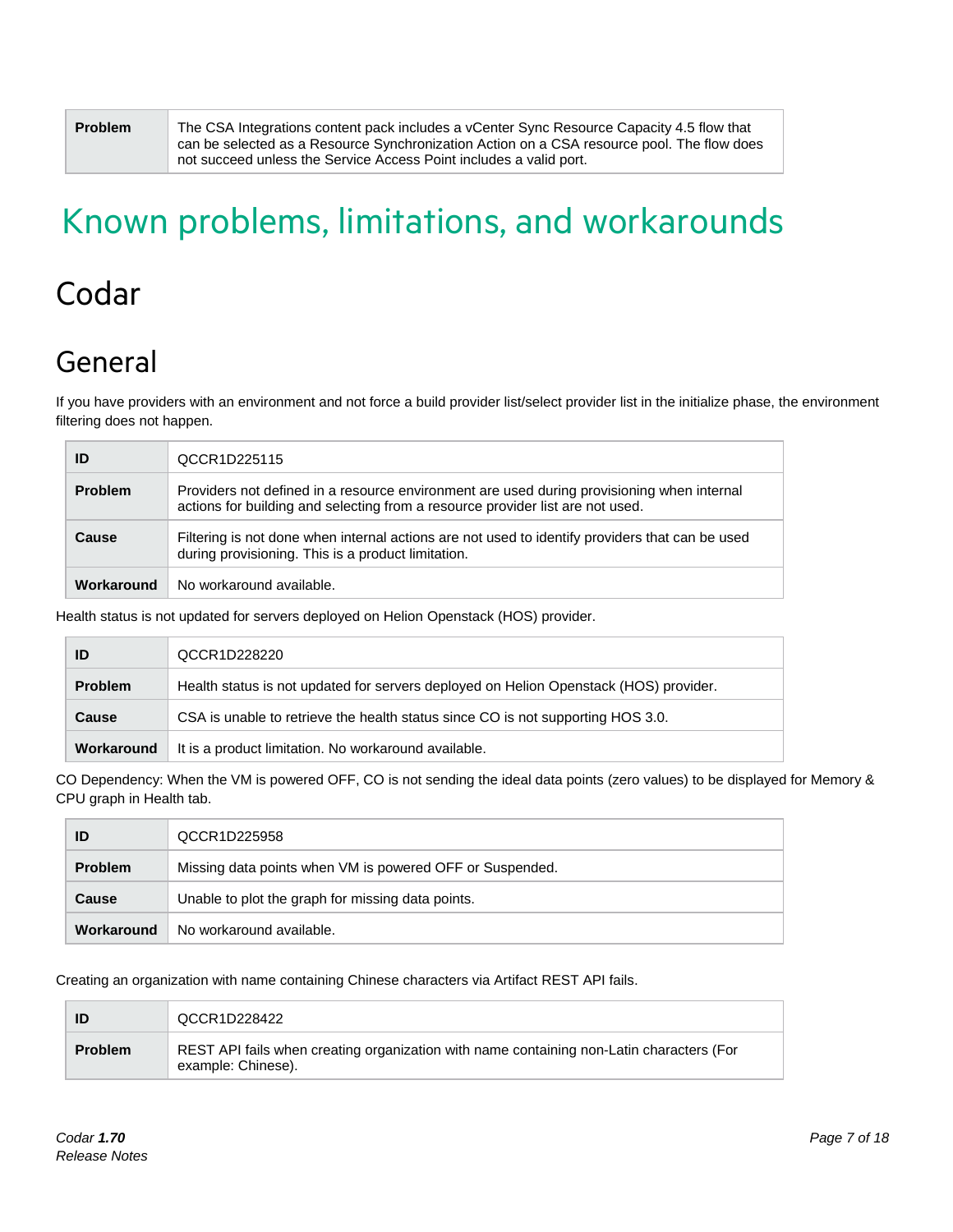| <b>Cause</b> | Names containing non-Latin characters are converted to empty strings.                                |
|--------------|------------------------------------------------------------------------------------------------------|
| Workaround   | Omit name element from the request message. The name will be generated from<br>display_name element. |
|              | Alternatively you can create the organization using UI.                                              |

#### Create organization artifact REST did not honor group entry specified in request payload.

| ID             | QCCR1D228510                                                                                                                                                   |
|----------------|----------------------------------------------------------------------------------------------------------------------------------------------------------------|
| <b>Problem</b> | Groups are not created within create organization REST call.                                                                                                   |
| <b>Cause</b>   | Create organization artifact REST ignores group entries specified in the payload.                                                                              |
| Workaround     | Use CSA UI (or IdM UI in case of CSA-Propel integration) or IdM REST API to:                                                                                   |
|                | * Create organization - POST /idm-service/api/scim/organizations                                                                                               |
|                | * Create LDAP configuration - POST /idm<br>service/api/scim/organizations/ <orgid>/configurations</orgid>                                                      |
|                | *Create role - POST /idm-service/api/scim/organizations/ <orgid>/roles</orgid>                                                                                 |
|                | * Assign Permission for Role - PUT /idm-<br>service/api/scim/organizations/ <orgid>/roles/<roleid>/permissions/<per<br>missionId&gt;</per<br></roleid></orgid> |
|                | * Create Group - POST / idm-service/api/scim/organizations/ <orgid>/groups</orgid>                                                                             |
|                | * Create Group Representation - POST /idm-<br>service/api/scim/organizations/ <orgid>/groups/<groupid>/representation<br/>S</groupid></orgid>                  |
|                | For details, see SCIM (Cross-Domain Identity Management) documentation.                                                                                        |

SSO between CSA 4.7 and OO 1060 is still works without asking for OO login credentials when tokenGlobalTimeout is elapsed.

| ID             | QCCR1D228421                                                                                                            |
|----------------|-------------------------------------------------------------------------------------------------------------------------|
| <b>Problem</b> | When SSO is enabled, Operation Orchestration (OO) does not prompt for login after CSA<br>tokenGlobaltimeout is elapsed. |
| Cause          | SSO configuration differs in CSA and OO and settings is not fully compatible.                                           |
| Workaround     | SSO in CSA is configured in CSA\jboss-as\standalone\deployments\idm-<br>service.war\WEB-INF\hpssoConfig.xml,            |
|                | See tokenGlobalTimeout and tokenIdleTimeout parameters.                                                                 |
|                | SSO in OO is configured in 00\central\tomcat\webapps\oo\WEB-<br>INF\classes\lwssofmconf.xml.                            |
|                | See expiration Period parameter, which corresponds to tokend detime out in CSA.                                         |
|                | Check if both values are in sync.                                                                                       |
|                | However, there is no counterpart for tokenGlobalTimeout in OO.                                                          |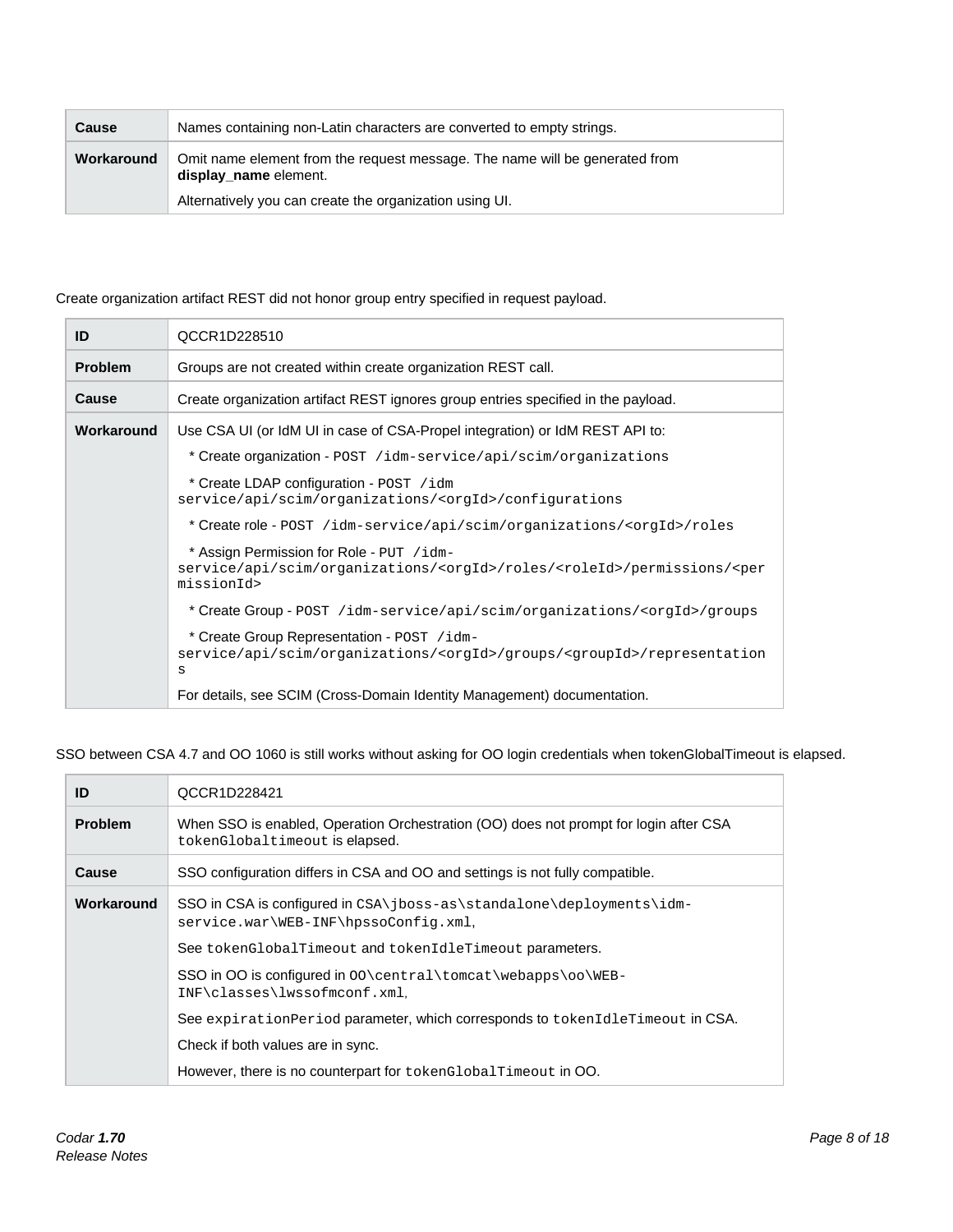Stackato OOTB Design especially Node Chat destroys the existing instance if it has the same name.

| ID             | QCCR1D228356                                                                                                                                                    |
|----------------|-----------------------------------------------------------------------------------------------------------------------------------------------------------------|
| <b>Problem</b> | HPE Helion Stackato OOTB Design (Node Chat application) destroys an existing instance if<br>provisioning of same application is tried again with existing name. |
| Cause          | HPE Helion Stackato CLI commands are used to provision applications.                                                                                            |
| Workaround     | For a second time use, provision the Node Chat application with a new name.                                                                                     |

#### CSA46 Patch -> CSA47 upgrade failed.

| ID             | QCCR1D228172                                                                                                                                                                                  |
|----------------|-----------------------------------------------------------------------------------------------------------------------------------------------------------------------------------------------|
| <b>Problem</b> | Cannot log in as <b>admin</b> , when <b>admin</b> user is present in LDAP.                                                                                                                    |
|                | hpcloud-idm-service.log contains following error:                                                                                                                                             |
|                | .                                                                                                                                                                                             |
|                | ERROR com.hp.ccue.identity.domain.UserAndRepresentationFactory<br>Failed to create user admin                                                                                                 |
|                | .                                                                                                                                                                                             |
| Cause          | The <b>admin</b> user is defined twice with the same password in LDAP and also seeded in<br>CSA\jboss-as\standalone\deployments\idm-service.war\WEB-<br>INF\classes\provider-users.properties |
| Workaround     | Change admin's password in LDAP or in provider-users. properties.                                                                                                                             |
|                | For authentication use the password from the provider-users. properties.                                                                                                                      |
|                | Alternatively you can remove admin user from LDAP.                                                                                                                                            |
|                | If you encountered the problem during upgrade, proceed with running the upgrade again.                                                                                                        |

IDM service unresponsive after a few hours of run. All the threads in IDM are blocked during auditing.

| ID             | QCCR1D228319                                                                                                                |
|----------------|-----------------------------------------------------------------------------------------------------------------------------|
| <b>Problem</b> | Codar becomes unresponsive under load, and thread dumps contain too many threads blocked<br>on log4i, For example:          |
|                | Thread dumps                                                                                                                |
|                | default task-128" #2489 prio=5 os_prio=0 tid=0x000000004191f800<br>nid=0x93c waiting for monitor entry [0x0000000034bec000] |
|                | java.lang.Thread.State: BLOCKED (on object monitor)                                                                         |
|                | at org.apache.log4j.Category.callAppenders(Category.java:204)                                                               |
|                | - waiting to lock <0x00000006428c41d8> (a org.apache.log4j.Logger)                                                          |
|                | at org.apache.log4j.Category.forcedLog(Category.java:391)                                                                   |
|                | at org.apache.log4j.Category.info (Category.java:666)                                                                       |
|                | atcom.hp.ccue.identity.service.IdentityServiceImpl.authenticatePas<br>sword(IdentityServiceImpl.java:447)                   |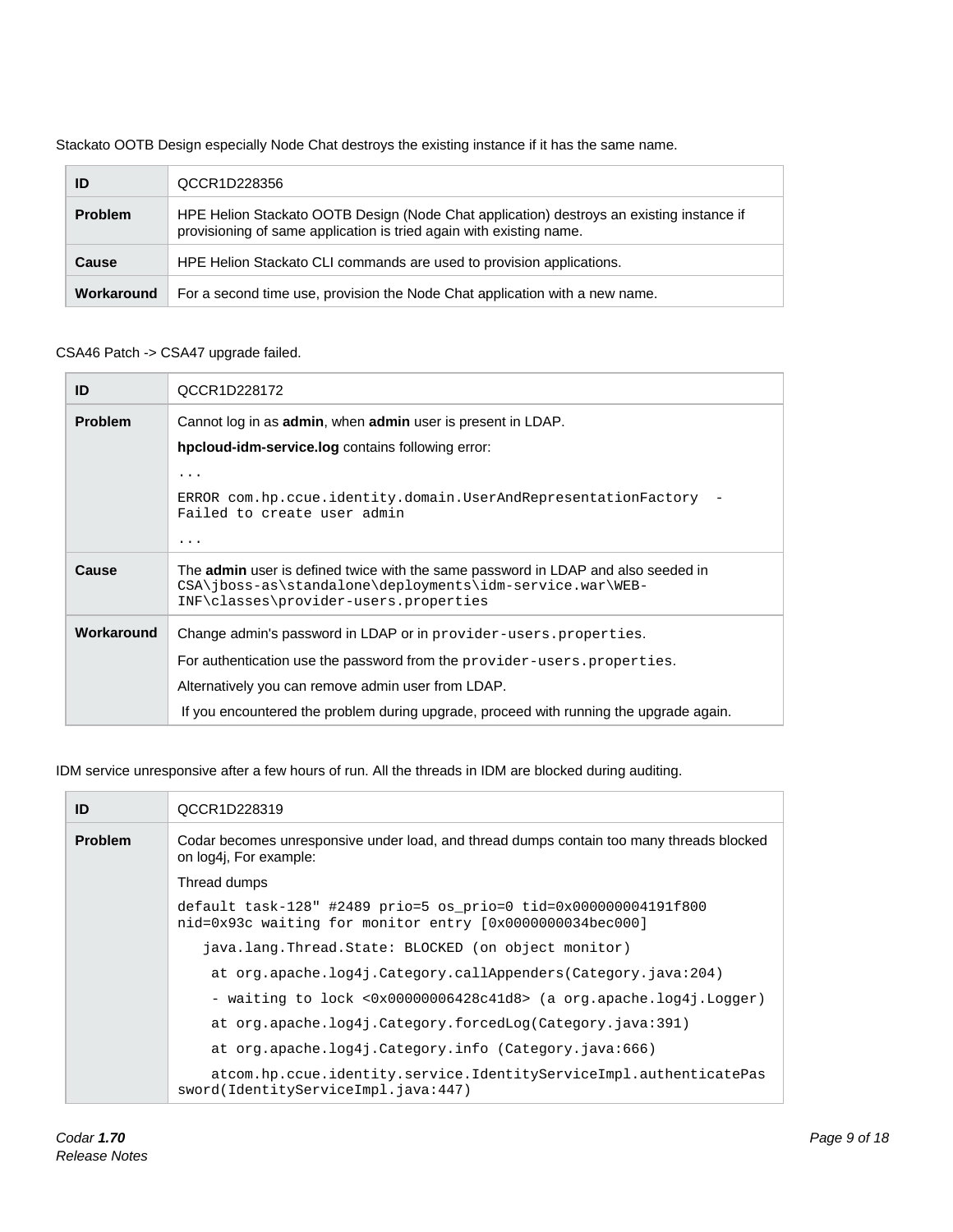|            | at<br>com.hp.ccue.identity.service.IdentityServiceImpl.authenticate(Identity<br>ServiceImpl.java:168)                                                                                                      |
|------------|------------------------------------------------------------------------------------------------------------------------------------------------------------------------------------------------------------|
|            | at<br>com.hp.ccue.identity.web.api.IdentityController.authenticate(IdentityC<br>ontroller.java:155)                                                                                                        |
| Cause      | Authentication audit handling can be time consuming and after sometime the queue of events<br>might be full. Each additional event will wait until other event is processed and removed from the<br>queue. |
| Workaround | Several options that might help:                                                                                                                                                                           |
|            | * Wait for several minutes until the event queue is cleared.                                                                                                                                               |
|            | *EditCSA\jboss-as\standalone\deployments\idm-service.war\WEB-<br>INF\spring\applicationContext.properties:                                                                                                 |
|            | * Disable authentication auditing: idm.csa.audit.enabled = false                                                                                                                                           |
|            | * Or decrease number of attempts to log audit to CSA: idm.csa.audit.retries = 3                                                                                                                            |

After creating an org and configuring LDAP, it takes around 10 minutes for the user to log in.

| ID             | QCCR1D227500                                                                                                                                                                                                           |
|----------------|------------------------------------------------------------------------------------------------------------------------------------------------------------------------------------------------------------------------|
| <b>Problem</b> | After configuring LDAP, the user login action throws "Access Denied" error.<br>It takes around 10 minutes for the user to log in.                                                                                      |
| Cause          | After configuring LDAP, a background task synchronizes LDAP users to database. It is not<br>possible to log in until the synchronization completes. The more users are in LDAP the longer<br>the synchronization time. |
| Workaround     | Wait for 10 minutes and try to log in using LDAP user.                                                                                                                                                                 |

IdM Dependency - Async Roster API causing delay in the LDAP sync.

| ID             | QCCR1D227441                                                                                                                                                                 |
|----------------|------------------------------------------------------------------------------------------------------------------------------------------------------------------------------|
| <b>Problem</b> | The LDAP user will not be able to login to the CSA or Marketplace Portal immediately after the<br>access control configuration in the organization.                          |
| Cause          | The sync between LDAP group and CSA takes at least 10 minutes based on the number of<br>users in the group. Hence, the login does not happen until the LDAP group is synced. |
| Workaround     | No workaround available.                                                                                                                                                     |

## <span id="page-9-0"></span>Installation, initial configuration, upgrade, and uninstallation

In Content Store UI, filter box does not work for capsules installed from file system or while installing by default using CSA installation.

| ID             | QCCR1D227552                                                                                                                                             |
|----------------|----------------------------------------------------------------------------------------------------------------------------------------------------------|
| <b>Problem</b> | In Content Store UI, there is a mix of capsules from HPE LN and local files displayed. There is<br>also a filter that allows you to filter the capsules. |
|                | This filtering works only for capsules coming from HPE LN and does not have any effect on<br>capsules installed from local files.                        |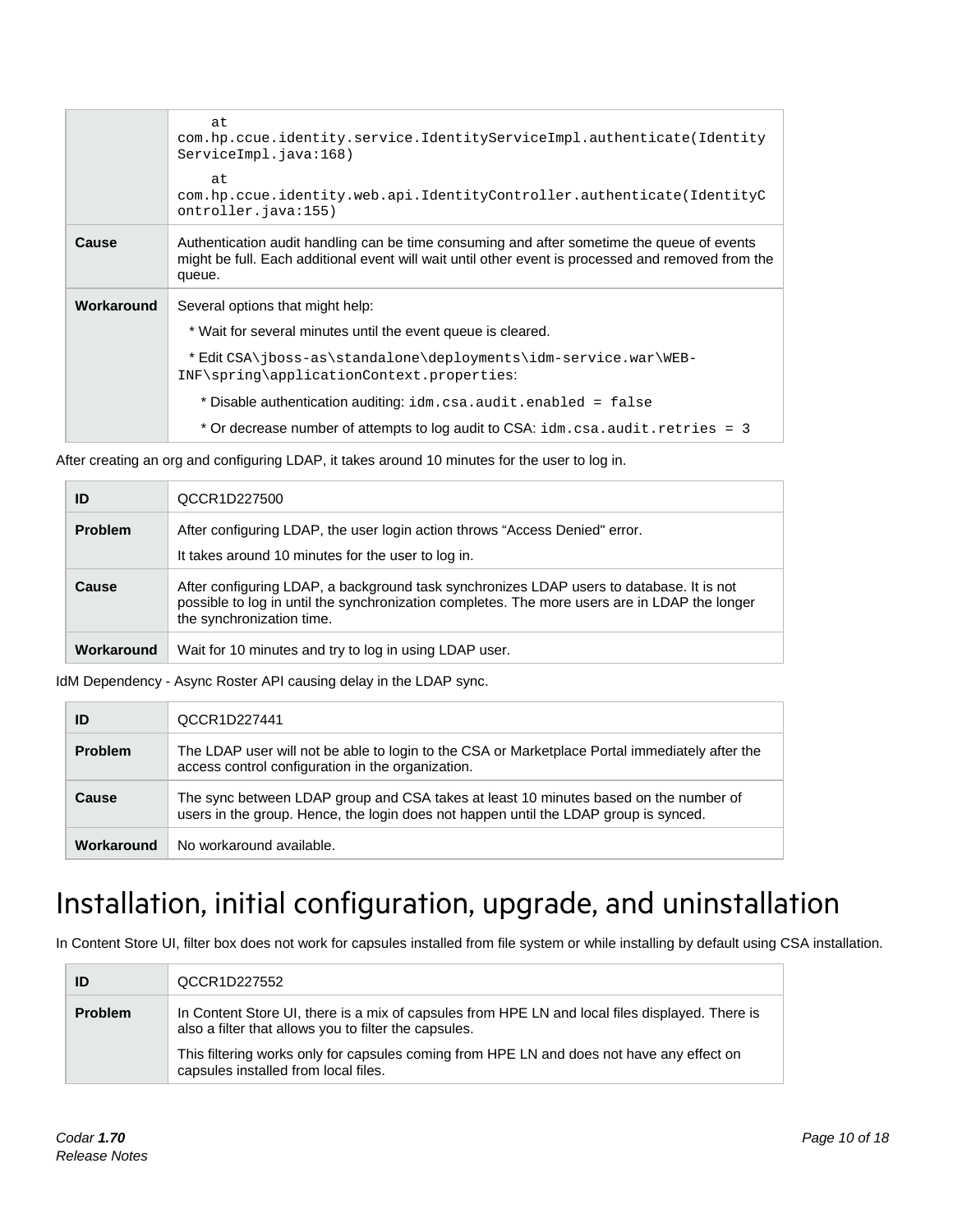| <b>Cause</b> | Filtering for local capsules is not implemented.                                                                                                                         |
|--------------|--------------------------------------------------------------------------------------------------------------------------------------------------------------------------|
| Workaround   | Not Applicable. Capsules from local files are always displayed. They are appended to the end of<br>the listing. However, it does not have a big impact on the usability. |

Content Store - capsule installation fails in case of multiple, simultaneous download/install actions.

| ID             | QCCR1D227165                                                                                                                                                                          |
|----------------|---------------------------------------------------------------------------------------------------------------------------------------------------------------------------------------|
| <b>Problem</b> | When installing content using Content Store UI, initiating installation of multiple capsules in<br>parallel can cause installation failure of one of the capsules.                    |
| Cause          | The underlying OO platform has a restriction on installing the same components multiple times<br>simultaneously as different content capsules often share a few components in common. |
| Workaround     | Wait for one capsule to finish the installation and then initiate the next installation.                                                                                              |

SAML Authorization will not work for the CSA Provider, if the access control is provided till the OU Level.

| ID             | QCCR1D227598                                                                                        |
|----------------|-----------------------------------------------------------------------------------------------------|
| <b>Problem</b> | The SAML Authorization does not work if the access control is configured with the LDAP sub<br>tree. |
| <b>Cause</b>   | CSA does not support the LDAP sub tree for ACL when SAML is enabled.                                |
| Workaround     | <b>None</b>                                                                                         |

## <span id="page-10-0"></span>Codar Management Console

Topology component boolean and integer properties are not correctly mapped to Chef attributes

| ID             | QCCR1D187711                                                                                                                                                                                                                                                                                                                                                                                                                                                                                                                                                   |
|----------------|----------------------------------------------------------------------------------------------------------------------------------------------------------------------------------------------------------------------------------------------------------------------------------------------------------------------------------------------------------------------------------------------------------------------------------------------------------------------------------------------------------------------------------------------------------------|
| <b>Problem</b> | Topology components imported from Chef include an attributes parameter in their deploy<br>operation, allowing customization of the provisioning of the Chef recipe. Properties passed in<br>the attributes parameter are automatically converted to Strings. For example, an Integer<br>component property of 3306 will be converted to "3306", and a Boolean component property of<br>true will be converted to "true". If the Chef recipe is written to expect an Integer or Boolean input<br>and not a String, the provisioning of the component will fail. |
| Cause          | <b>Product limitation</b>                                                                                                                                                                                                                                                                                                                                                                                                                                                                                                                                      |
| Workaround     | The Chef recipe should be written or modified to expect String inputs.                                                                                                                                                                                                                                                                                                                                                                                                                                                                                         |

Cannot use 'Look Up User' feature when user search base is not configured correctly.

|                | QCCR1D227645                                                                                                 |
|----------------|--------------------------------------------------------------------------------------------------------------|
| <b>Problem</b> | In Codar Management Console under Organizations tile, select your organization-> LDAP<br>configuration page. |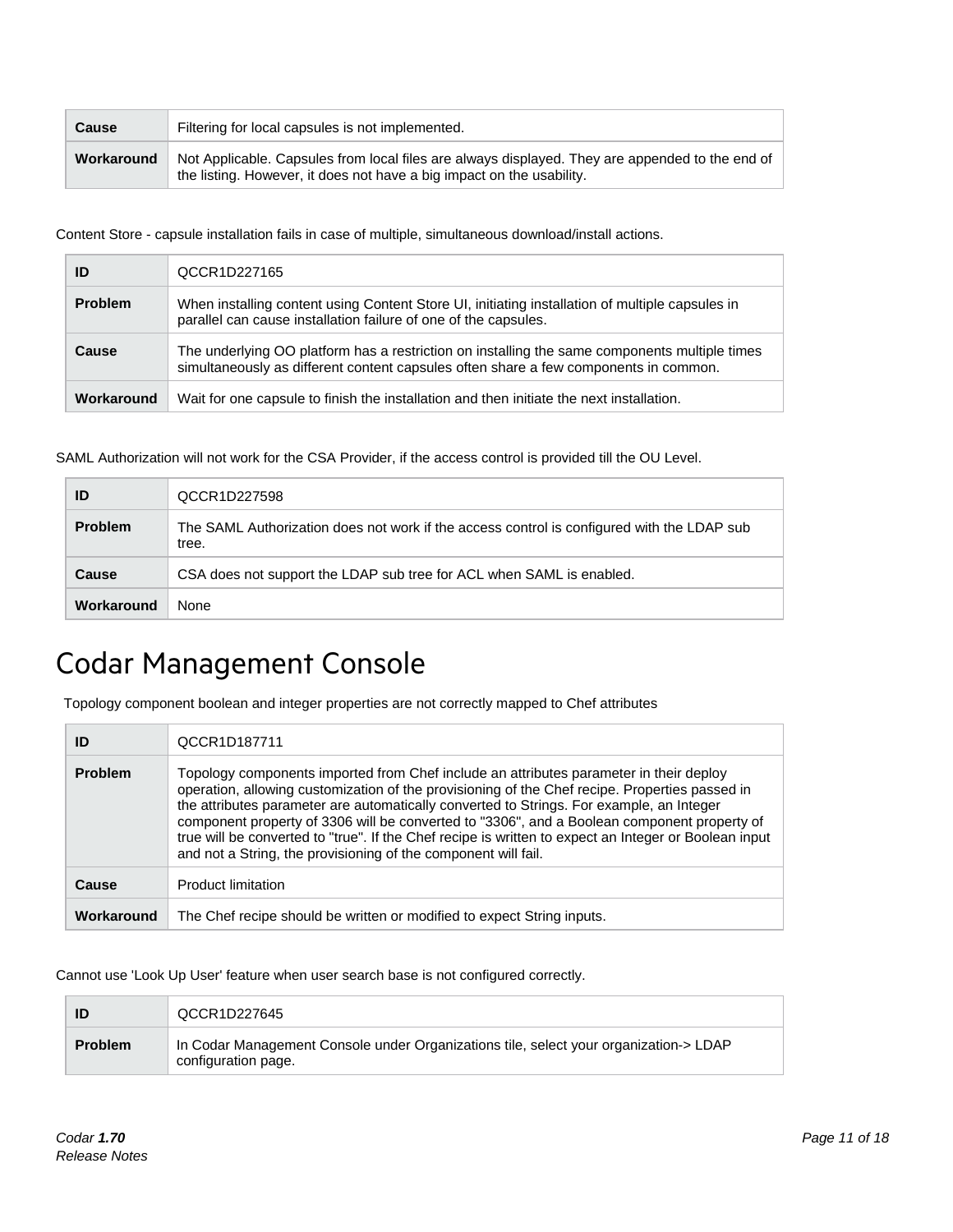|            | If user navigates to "Look Up User" button at the bottom of the screen and then provide an<br>username for search, (For example: user1) [not part of the configured User Search Base], the<br>user will be prompted with an error message - "A user could not be found in the configured<br>LDAP directory with a user name of user1". |
|------------|----------------------------------------------------------------------------------------------------------------------------------------------------------------------------------------------------------------------------------------------------------------------------------------------------------------------------------------|
|            | This message is not very clear or does not provide a hint for the user to re-configure the right<br>group in User Search Base.                                                                                                                                                                                                         |
| Cause      | <b>Product Defect</b>                                                                                                                                                                                                                                                                                                                  |
| Workaround | Check if the user being searched from <b>Look Up User</b> is part of the group provided in <b>User</b><br>Search Base field.                                                                                                                                                                                                           |

Imported topology component does not present a list of values for a multi-select Input property

| ID             | QCCR1D186068                                                                                                                                                                                                                                                                                                                                                                                                                                                                                                                                                                                  |
|----------------|-----------------------------------------------------------------------------------------------------------------------------------------------------------------------------------------------------------------------------------------------------------------------------------------------------------------------------------------------------------------------------------------------------------------------------------------------------------------------------------------------------------------------------------------------------------------------------------------------|
| <b>Problem</b> | When importing an Operations Orchestration flow in the Designs / Topology / Components area<br>of the Codar Management Console, if that flow contains an Input property with Type value of<br>List of Values and From value of Prompt User from List - Selection List, the resulting<br>component imported into CSA will have a property value of type String for this Input property.<br>Instead of a list of values from which one or more can be selected, a single text input will be<br>presented to the user for this property in both the Components and Designer areas.               |
| Cause          | The Designs / Topology / Components and Designs / Topology / Designer areas of the Codar<br>Management Console do not have graceful support for multi-select properties such as these.                                                                                                                                                                                                                                                                                                                                                                                                        |
| Workaround     | In the text input for such a property, encode the property values using the appropriate delimiter,<br>which is determined by the method the flow uses to parse the <b>Input</b> property. If the flow uses<br>the Selection List Iterate operation that is provided with the Base content pack in Operations<br>Orchestration, the delimiter (separator) is configurable and has a default of ' '. For example, the<br>values 'red', 'green', and 'blue' would be specified as 'red green blue' (unquoted) if using the<br>Selection List Iterate operation with the default separator value. |

## <span id="page-11-0"></span>Pipeline management

A simple design with server group enabled for redeploy does not prompt for instance count value during redeploy

|                | QCCR1D207650                                                                                                                                                                                                                                                                                                                                  |
|----------------|-----------------------------------------------------------------------------------------------------------------------------------------------------------------------------------------------------------------------------------------------------------------------------------------------------------------------------------------------|
| <b>Problem</b> | User cannot redeploy a package and scale out in a single operation.                                                                                                                                                                                                                                                                           |
| Cause          | Internally, redeploy and scale out are handled as two different operations. An operation is not<br>designed to redeploy as well as scale out.                                                                                                                                                                                                 |
| Workaround     | Codar does not support scale out during redeploy in this release. In this release the user must<br>first redeploy and update the instance. After the instance is updated, the user can scale out the<br>deployed instance. Redeploy and scale out are not supported in a single operation. They must<br>be performed as different operations. |

The infrastructure design is not displayed in the drop-down list in the Edit dialog box during a deploy release gate action.

|                | QCCR1D218693                                                                                                                                          |
|----------------|-------------------------------------------------------------------------------------------------------------------------------------------------------|
| <b>Problem</b> | Though an infrastructure design is selected, it is not displayed in the drop-down list in the Edit<br>dialog box during a deploy release gate action. |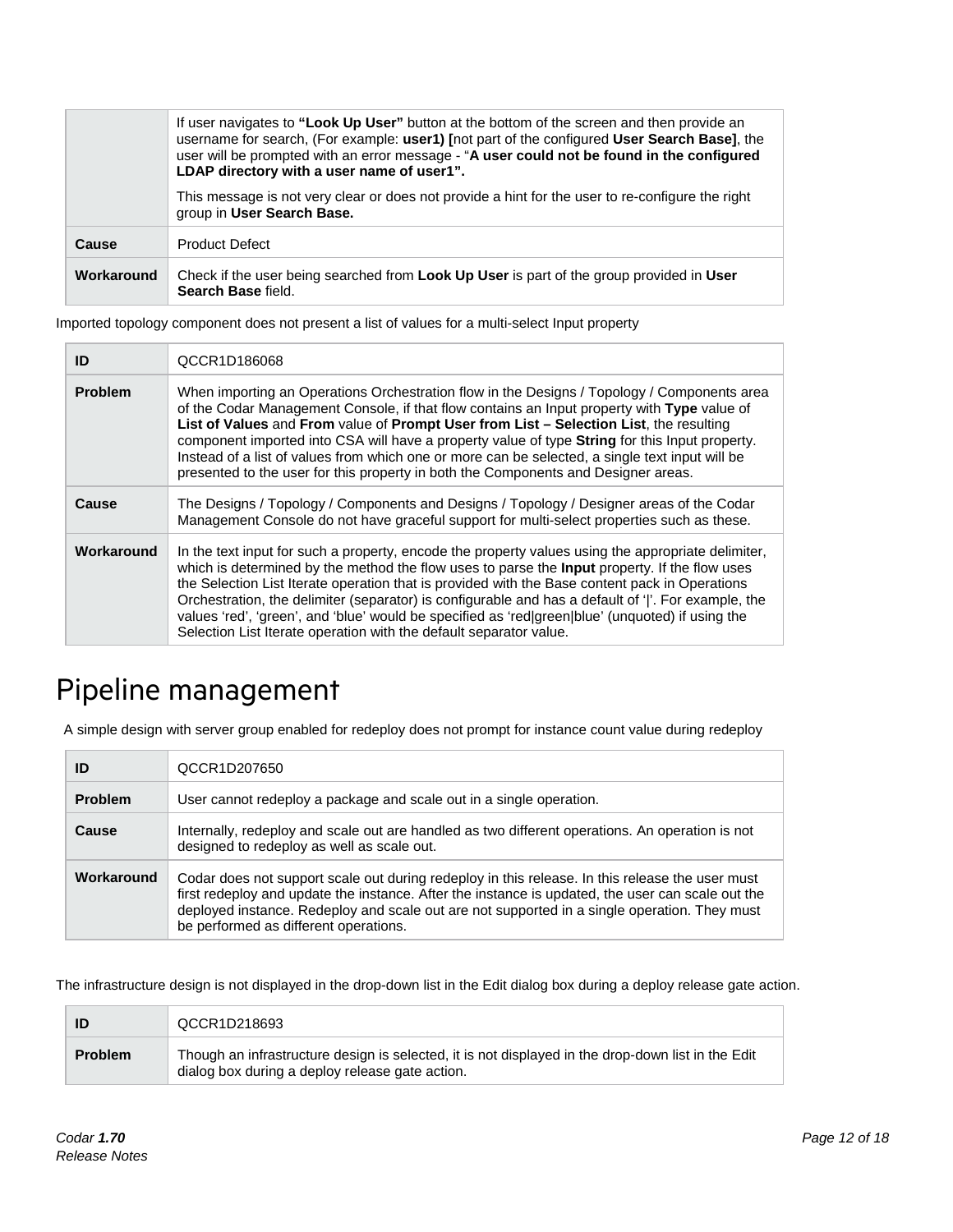| <b>Cause</b> | Edit custom actions for partial design does not work properly.                              |
|--------------|---------------------------------------------------------------------------------------------|
| Workaround   | Do not edit the custom action. To update the custom action, delete it and add a new action. |

Missing String type properties in the Property Value text box with Firefox and Chrome browsers.

| ID             | QCCR1D224553                                                                                                                                                                                                           |
|----------------|------------------------------------------------------------------------------------------------------------------------------------------------------------------------------------------------------------------------|
| <b>Problem</b> | When creating or editing a string property on a component type or component template in the<br>Designs / Sequenced / Components areas of the Codar Management Console, the Property<br>Value input may not be visible. |
| Cause          | Product defect.                                                                                                                                                                                                        |
| Workaround     | Close the dialog and refresh the current page. Re-open the dialog again.                                                                                                                                               |

#### Under Pipe line Configuration no Default Roles displayed until New Role is added.

| ID             | QCCR1D223703                                                                       |  |
|----------------|------------------------------------------------------------------------------------|--|
| <b>Problem</b> | Under Pipeline Configuration, no default roles displayed until a new role is added |  |
| Cause          | This is caused due to the cache.                                                   |  |
| Workaround     | Create a new role, and all the roles will be displayed.                            |  |

#### Unable to search Add Group under Designer Access Control once group name is modified under Organizations.

| ID             | QCCR1D226788                                                                                                                                     |
|----------------|--------------------------------------------------------------------------------------------------------------------------------------------------|
| <b>Problem</b> | Unable to search Add Group under Designer Access Control once a group name is modified<br>under Organizations.                                   |
| Cause          | The group search works based on the name and not display name, hence when the display<br>name is modified the underlying name remains unchanged. |
| Workaround     | User should not modify the group name in Access Control Page, and rather delete and create a<br>new group instead of modifying it.               |

#### Hardcode: There are some hardcode in Schedule page of Release Pipeline.

| ID             | QCCR1D228037                                                            |
|----------------|-------------------------------------------------------------------------|
| <b>Problem</b> | There are some hardcodes in Schedule page of Release Pipeline.          |
| <b>Cause</b>   | This information is from a third-party library and cannot be localized. |
| Workaround     | No workaround available.                                                |

StaleObjectStateException when multiple Package (Continuous Promote) are Promoted, each stage having one RG Deploy action.

| QCCR1D228039<br>____ |
|----------------------|
|                      |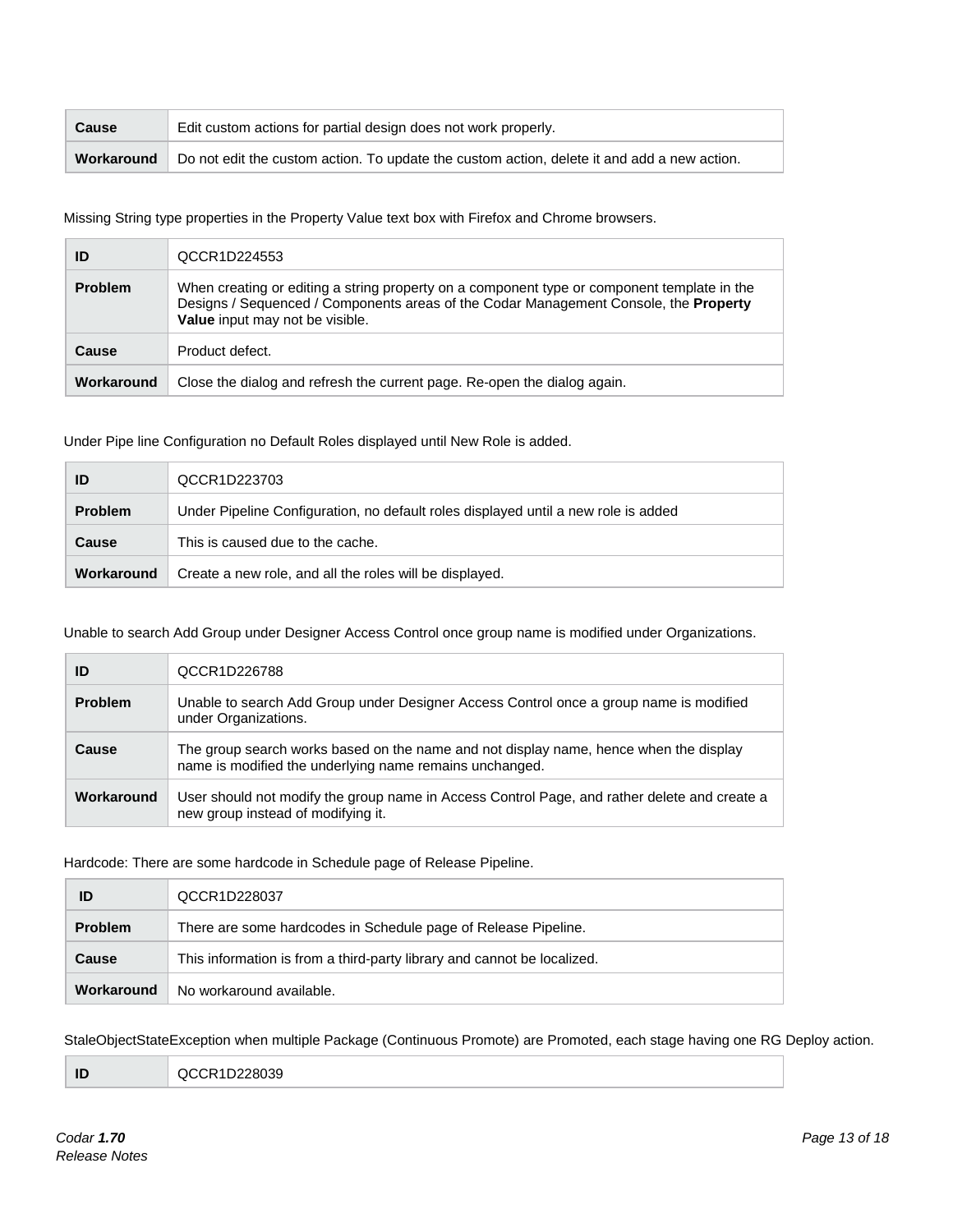| <b>Problem</b> | StaleObjectStateException when multiple packages (Continuous Promote) are promoted<br>with each stage having one RG Deploy action. |
|----------------|------------------------------------------------------------------------------------------------------------------------------------|
| Cause          | Under concurrency, when multiple packages are promoted, this can occur to prevent stale<br>object updates.                         |
| Workaround     | No workaround available.                                                                                                           |

Codar Bamboo Task Plugin Log does not reveal more details on failure.

| ID             | QCCR1D228088                                                            |
|----------------|-------------------------------------------------------------------------|
| <b>Problem</b> | Codar Bamboo Task Plugin Log does not reveal enough details on failure. |
| <b>Cause</b>   | Bamboo Console message is not enough to identify the issue.             |
| Workaround     | Open the csa.log file for a detailed error message.                     |

Topology Design - TransactionRolledBackException is shown while canceling a deployment which failed due to absence of OO\_Flows.

| ID             | QCCR1D228277                                                                                                                           |
|----------------|----------------------------------------------------------------------------------------------------------------------------------------|
| <b>Problem</b> | Topology design - TransactionRolledBackException is shown while canceling a<br>Deployment which failed due to the absence of OO_Flows. |
| <b>Cause</b>   | Due to the missing flows in the OO.                                                                                                    |
| Workaround     | No workaround available, make sure all the required OO flows are imported before deploying a<br>design.                                |

Access Control user associated with a design is unable to view the design after login.

| ID             | QCCR1D228482                                                                                                                            |
|----------------|-----------------------------------------------------------------------------------------------------------------------------------------|
| <b>Problem</b> | Access Control user associated with a design is unable to view the design after login.                                                  |
| Cause          | The user has logged in within 10 minutes after the user group has been assigned to role in<br>Access Control page in Organization tile. |
| Workaround     | The user needs to wait for 10 minutes after the Users group has been assigned to a role in<br>Access Control page in Organization tile. |

Release Manager (RM) should be restricted from accessing the Design tab for which the RM does not have the permission as per OOTB Roles defined.

| ID             | QCCR1D228515                                                                                                                                        |
|----------------|-----------------------------------------------------------------------------------------------------------------------------------------------------|
| <b>Problem</b> | Release Manager (RM) should be restricted from accessing the Design tab for which the RM<br>does not have the permission as per OOTB Roles defined. |
| <b>Cause</b>   | Role permission checks are not working for Release Manager after the new IDM changes.                                                               |
| Workaround     | User can see the Design tab, but will not be able to perform any operations.                                                                        |

Sequenced designs are not visible in the Release Management tile because the 'Restricted User Access' is getting enabled by default.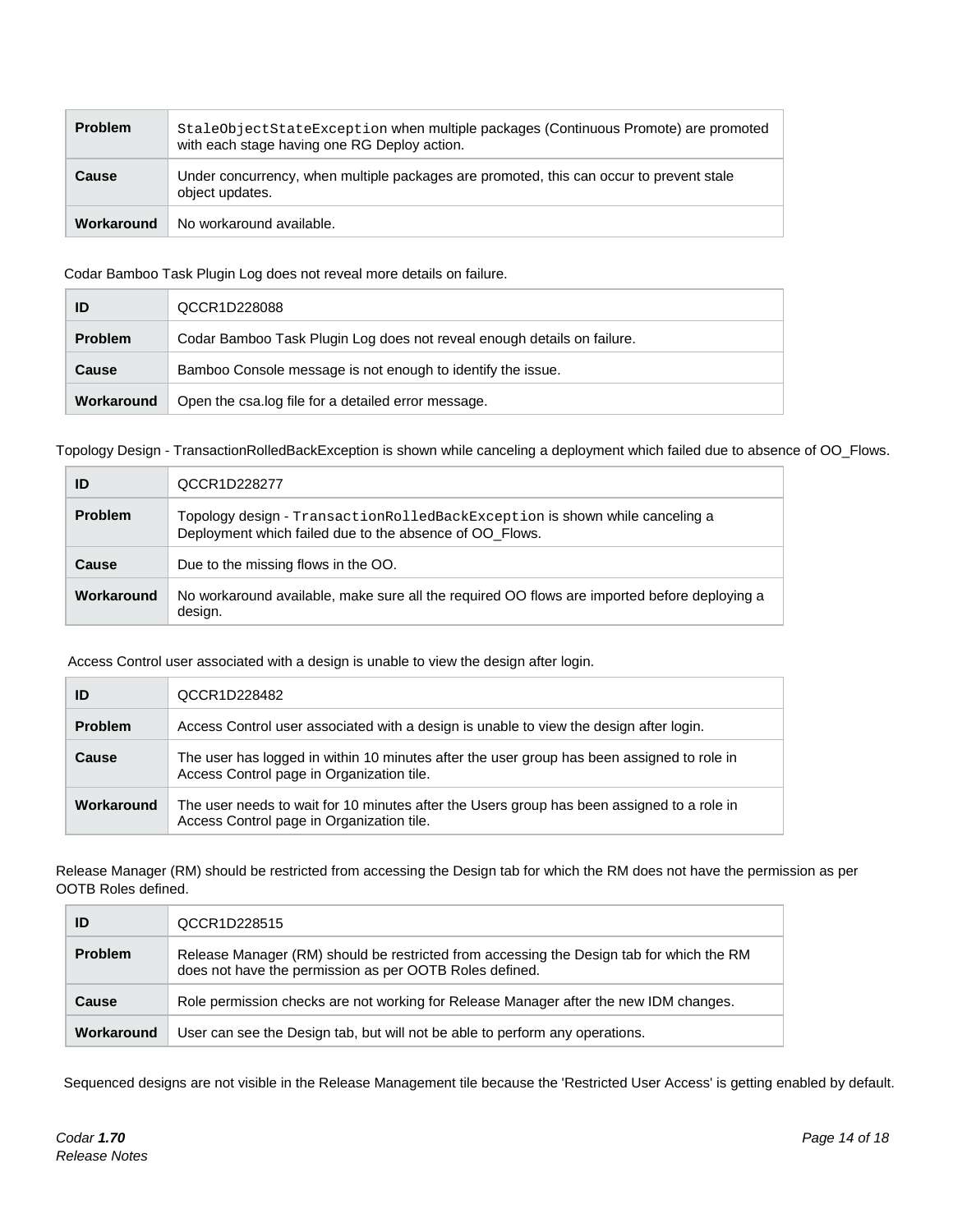| ID             | QCCR1D228532                                                                                                                                                  |
|----------------|---------------------------------------------------------------------------------------------------------------------------------------------------------------|
| <b>Problem</b> | Sequenced designs are not visible in the Release Management tile because the 'Restricted<br>User Access' is getting enabled by default.                       |
| Cause          | If the base product is CSA, then all the default OOTB designs come with the Restricted Access<br>because the check has been added only for the Codar license. |
| Workaround     | User has to manually uncheck the restricted access for the design from Release Pipeline.                                                                      |

## <span id="page-14-0"></span>Integrations

## <span id="page-14-1"></span>Jenkins

Test tab does not get updated for Jenkins role-based deployments.

| ID             | QCCR1D203249                                                                                                                                       |
|----------------|----------------------------------------------------------------------------------------------------------------------------------------------------|
| <b>Problem</b> | When Jenkins is configured to integrate with Codar, the instance owner in Codar is different<br>from what is configured in the Jenkins plugin.     |
| Workaround     | To propagate user context from Jenkins to Codar:                                                                                                   |
|                | In the Jenkins plugin, use a user who has the Integration role in Codar.                                                                           |
|                | Edit the csa.properties file, located in the CODAR_HOME directory and change the OO user<br>name and password as configured in the Jenkins plugin. |
|                | In OO \Content Management\ Configuration Items\System Properties use the same user name<br>and password for the CODAR_REST_CREDENTIALS property.   |

# <span id="page-14-2"></span>End of Support Notes

## <span id="page-14-3"></span>Service Designs and Content Packs

The following service designs and Operations Orchestration content packs have been deprecated in the Codar 1.60 release. The content will not be available in future Codar releases. Therefore, customers who are upgrading from Codar 1.50 to Codar 1.70 should instead use the equivalent content that is included as part of the product content or visit the HPE Live Network at https://hpln.hpe.com/product/hpe-codar/content for the latest content capsules compatible with your environment.

```
CSAKit-4.5/Content Archives/sequenced/matrix operating 
environment/CSA_BP_MOE_COMPUTE_ADM_SITESCOPE_UCMDB_v3.20.00.zip
```
CSAKit-4.5/Content Archives/sequenced/matrix operating environment/CSA\_BP\_MOE\_COMPUTE\_ADM\_v3.20.00.zip

```
CSAKit-4.5/Content Archives/sequenced/matrix operating 
environment/CSA_BP_MOE_COMPUTE_CUSTOM_PROVIDER_SELECTION_v3.20.00.zip
```

```
CSAKit-4.5/Content Archives/sequenced/matrix operating 
environment/CSA_BP_MOE_COMPUTE_DMA_JBOSS_SITESCOPE_UCMDB_v3.20.00.zip
```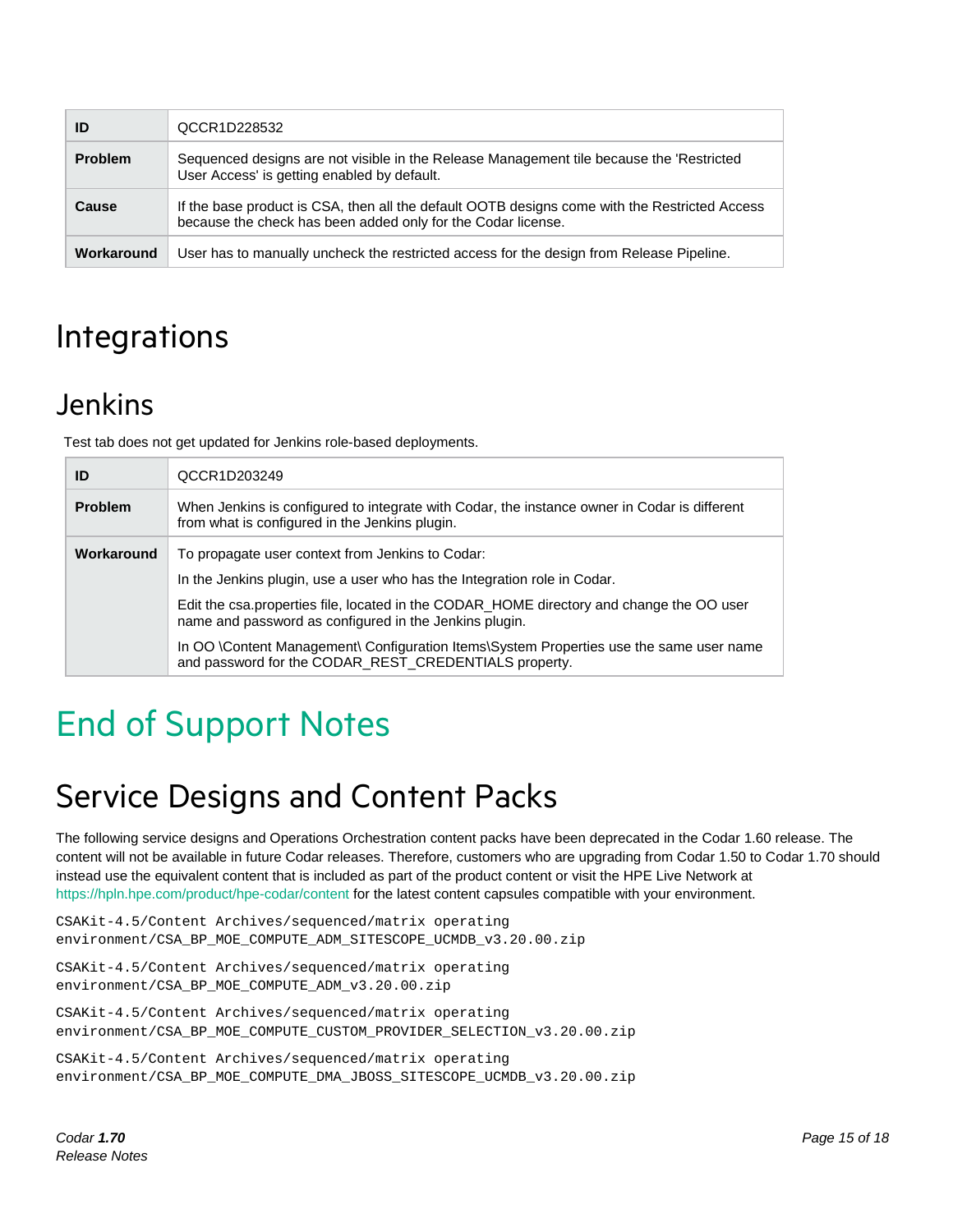CSAKit-4.5/Content Archives/sequenced/matrix operating environment/CSA\_BP\_MOE\_COMPUTE\_DMA\_JBOSS\_v3.20.00.zip CSAKit-4.5/Content Archives/sequenced/matrix operating environment/CSA\_BP\_MOE\_COMPUTE\_MT\_v3.20.00.zip CSAKit-4.5/Content Archives/sequenced/matrix operating environment/CSA\_BP\_MOE\_COMPUTE\_SITESCOPE\_UCMDB\_v3.20.00.zip CSAKit-4.5/Content Archives/sequenced/matrix operating environment/CSA\_BP\_MOE\_COMPUTE\_SOAPV4\_v3.20.00.zip CSAKit-4.5/Content Archives/sequenced/matrix operating environment/CSA\_BP\_MOE\_COMPUTE\_STANDALONE\_DMA\_JBOSS\_v3.20.00.zip CSAKit-4.5/Content Archives/sequenced/matrix operating environment/CSA\_BP\_MOE\_COMPUTE\_v3.20.00.zip CSAKit-4.5/Content Archives/sequenced/network automation/CSA\_BP\_NA\_VIRTUAL\_NETWORK\_v3.20.00.zip CSAKit-4.5/Content Archives/sequenced/openstack/CSA\_BP\_OPENSTACK\_HPCS\_COMPUTE\_v3.20.00.zip CSAKit-4.5/Content Archives/sequenced/vmware vcenter/CSA\_BP\_VCENTER\_COMPUTE\_ADM\_SITESCOPE\_UCMDB\_v3.20.00.zip CSAKit-4.5/Content Archives/sequenced/vmware vcenter/CSA\_BP\_VCENTER\_COMPUTE\_ADM\_v3.20.00.zip CSAKit-4.5/Content Archives/sequenced/vmware vcenter/CSA\_BP\_VCENTER\_COMPUTE\_CASCADED\_OPTIONS\_v3.20.00.zip CSAKit-4.5/Content Archives/sequenced/vmware vcenter/CSA\_BP\_VCENTER\_COMPUTE\_CUSTOM\_POOL\_SELECTION\_v3.20.00.zip CSAKit-4.5/Content Archives/sequenced/vmware vcenter/CSA\_BP\_VCENTER\_COMPUTE\_DEPENDENT\_OPTIONS\_v3.20.00.zip CSAKit-4.5/Content Archives/sequenced/vmware vcenter/CSA\_BP\_VCENTER\_COMPUTE\_DMA\_JBOSS\_SITESCOPE\_UCMDB\_v3.20.00.zip CSAKit-4.5/Content Archives/sequenced/vmware vcenter/CSA\_BP\_VCENTER\_COMPUTE\_DMA\_JBOSS\_v3.20.00.zip CSAKit-4.5/Content Archives/sequenced/vmware vcenter/CSA\_BP\_VCENTER\_COMPUTE\_DYNAMIC\_OPTIONS\_v3.20.00.zip CSAKit-4.5/Content Archives/sequenced/vmware vcenter/CSA\_BP\_VCENTER\_COMPUTE\_FAILURE\_HANDLING\_v3.20.00.zip CSAKit-4.5/Content Archives/sequenced/vmware vcenter/CSA\_BP\_VCENTER\_COMPUTE\_MODIFY\_v3.20.00.zip CSAKit-4.5/Content Archives/sequenced/vmware vcenter/CSA\_BP\_VCENTER\_COMPUTE\_SA\_SOFTWARE\_POLICIES\_v3.20.00.zip CSAKit-4.5/Content Archives/sequenced/vmware vcenter/CSA\_BP\_VCENTER\_COMPUTE\_SITESCOPE\_MODIFY\_v3.20.00.zip CSAKit-4.5/Content Archives/sequenced/vmware vcenter/CSA\_BP\_VCENTER\_COMPUTE\_SITESCOPE\_UCMDB\_v3.20.00.zip CSAKit-4.5/Content Archives/sequenced/vmware vcenter/CSA\_BP\_VCENTER\_COMPUTE\_STANDALONE\_DMA\_JBOSS\_v3.20.00.zip CSAKit-4.5/Content Archives/sequenced/vmware vcenter/CSA\_BP\_VCENTER\_COMPUTE\_v3.20.00.zip CSAKit-4.5/Content Archives/topology/amazon ec2/CSA\_BP\_AMAZON\_EC2\_INFRA\_v4.10.00.zip CSAKit-4.5/Content Archives/topology/vmware vcenter/CSA\_BP\_VCENTER\_COMPUTE\_v4.10.00.zip CSAKit-4.5/Content Archives/topology/vmware vcenter/CSA\_BP\_VCENTER\_HPSA\_LAMP\_STACK\_v4.10.00.zip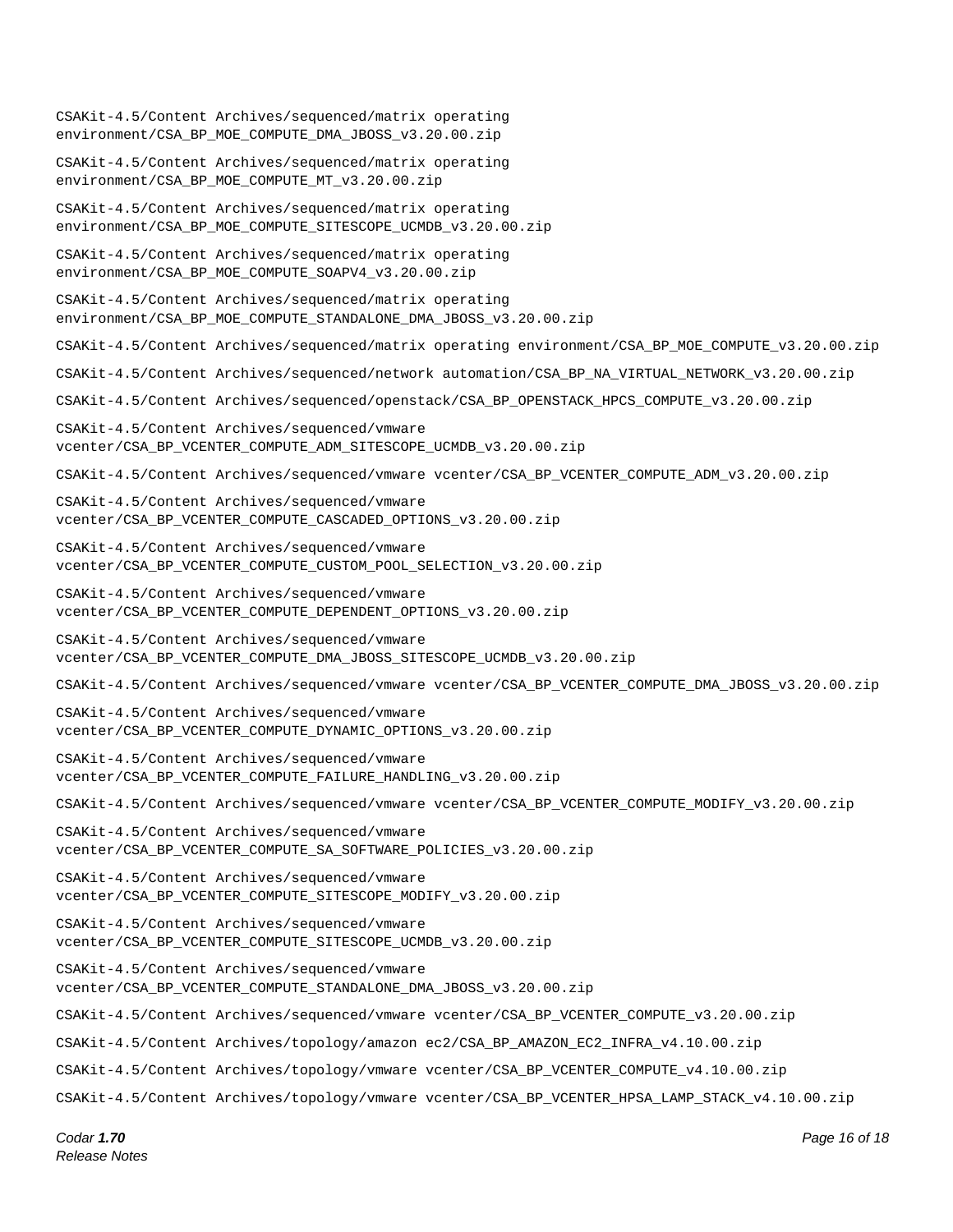CSAKit-4.5/OO Flow Content/10X/oo10-csa-cp-4.50.0000.jar

CSAKit-4.5/OO Flow Content/9X/CSA-4\_10-ContentInstaller.jar

# <span id="page-16-0"></span>Send documentation feedback

If you have comments about this document, you can send them to [clouddocs@hpe.com.](mailto:clouddocs@hpe.com)

# <span id="page-16-1"></span>Legal notices

### **Warranty**

The only warranties for Hewlett Packard Enterprise products and services are set forth in the express warranty statements accompanying such products and services. Nothing herein should be construed as constituting an additional warranty. Hewlett Packard Enterprise shall not be liable for technical or editorial errors or omissions contained herein. The information contained herein is subject to change without notice.

## Restricted rights legend

Confidential computer software. Valid license from Hewlett Packard Enterprise required for possession, use or copying. Consistent with FAR 12.211 and 12.212, Commercial Computer Software, Computer Software Documentation, and Technical Data for Commercial Items are licensed to the U.S. Government under vendor's standard commercial license.

## Copyright notice

© Copyright 2016 Hewlett Packard Enterprise Development Company, L.P.

### Trademark notices

Adobe® is a trademark of Adobe Systems Incorporated.

Microsoft® and Windows® are U.S. registered trademarks of Microsoft Corporation.

Oracle and Java are registered trademarks of Oracle and/or its affiliates.

UNIX® is a registered trademark of The Open Group.

RED HAT READY™ Logo and RED HAT CERTIFIED PARTNER™ Logo are trademarks of Red Hat, Inc.

The OpenStack word mark and the Square O Design, together or apart, are trademarks or registered trademarks of OpenStack Foundation in the United States and other countries, and are used with the OpenStack Foundation's permission.

### Documentation updates

The title page of this document contains the following identifying information:

- Software Version number, which indicates the software version.
- Document Release Date, which changes each time the document is updated.
- Software Release Date, which indicates the release date of this version of the software.